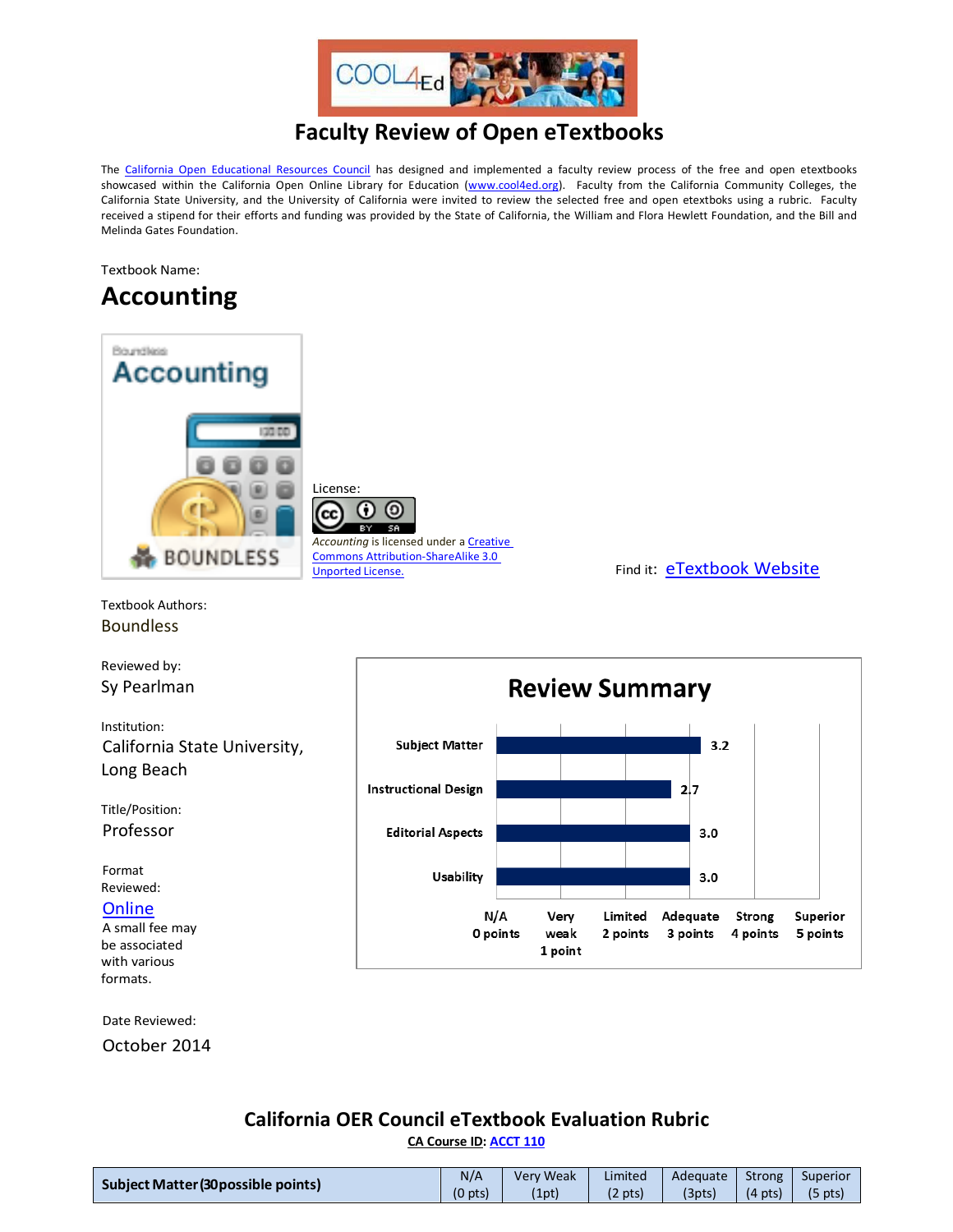| is the content accurate, error-free, and unbiased?         |  |   |   |  |  |  |
|------------------------------------------------------------|--|---|---|--|--|--|
| Does the text adequately cover the designated course       |  |   |   |  |  |  |
| with a sufficient degree of depth and scope?               |  |   |   |  |  |  |
| Does the textbook use sufficient and relevant examples     |  | x |   |  |  |  |
| to present its subject matter?                             |  |   |   |  |  |  |
| Does the textbook use a clear, consistent terminology to   |  | x |   |  |  |  |
| present its subject matter?                                |  |   |   |  |  |  |
| Does the textbook reflect current knowledge of the         |  |   |   |  |  |  |
| subject matter?                                            |  |   |   |  |  |  |
| Does the textbook present its subject matter in a          |  |   |   |  |  |  |
| culturally sensitive manner? (e.g. Is the textbook free of |  |   |   |  |  |  |
| offensive and insensitive examples? Does it include        |  |   | x |  |  |  |
| examples that are inclusive of a variety of races,         |  |   |   |  |  |  |
| ethnicities, and backgrounds?)                             |  |   |   |  |  |  |
| Total Points: 19 out of 30                                 |  |   |   |  |  |  |

Please provide comments on any aspect of the subject matter of this textbook:

- Like the text's approach of discussing financial statements before covering accounting principles and rules.
- No need to cover the Par Value Method re: purchase of treasury stock.
- Did not see any end of chapter materials nor test banks.

| Instructional Design (35 possible points)                   | N/A<br>(0 <sub>pts</sub> ) | Very Weak<br>(1pt) | Limited<br>$(2 \text{ pts})$ | Adequate<br>(3pts) | <b>Strong</b><br>$(4 \text{ pts})$ | Superior<br>$(5 \text{ pts})$ |
|-------------------------------------------------------------|----------------------------|--------------------|------------------------------|--------------------|------------------------------------|-------------------------------|
| Does the textbook present its subject materials at          |                            |                    |                              | x                  |                                    |                               |
| appropriate reading levels for undergrad use?               |                            |                    |                              |                    |                                    |                               |
| Does the textbook reflect a consideration of different      |                            |                    |                              | x                  |                                    |                               |
| learning styles? (e.g. visual, textual?)                    |                            |                    |                              |                    |                                    |                               |
| Does the textbook present explicit learning outcomes        |                            |                    |                              | x                  |                                    |                               |
| aligned with the course and curriculum?                     |                            |                    |                              |                    |                                    |                               |
| Is a coherent organization of the textbook evident to the   |                            |                    |                              |                    | x                                  |                               |
| reader/student?                                             |                            |                    |                              |                    |                                    |                               |
| Does the textbook reflect best practices in the instruction |                            |                    |                              | x                  |                                    |                               |
| of the designated course?                                   |                            |                    |                              |                    |                                    |                               |
| Does the textbook contain sufficient effective ancillary    |                            |                    |                              |                    |                                    |                               |
| materials? (e.g. test banks, individual and/or group        |                            | x                  |                              |                    |                                    |                               |
| activities or exercises, pedagogical apparatus, etc.)       |                            |                    |                              |                    |                                    |                               |
| Is the textbook searchable?                                 |                            |                    | x                            |                    |                                    |                               |

Please provide comments on any aspect of the instructional design of this textbook:

Total Points: 19 out of 35

| <b>Editorial Aspects (25 possible points)</b>                | N/A               | <b>Very Weak</b> | Limited           | Adequate | Strong            | Superior          |
|--------------------------------------------------------------|-------------------|------------------|-------------------|----------|-------------------|-------------------|
|                                                              | $(0 \text{ pts})$ | (1pt)            | $(2 \text{ pts})$ | (3pts)   | $(4 \text{ pts})$ | $(5 \text{ pts})$ |
| Is the language of the textbook free of grammatical,         |                   |                  |                   | x        |                   |                   |
| spelling, usage, and typographical errors?                   |                   |                  |                   |          |                   |                   |
| Is the textbook written in a clear, engaging style?          |                   |                  |                   | x        |                   |                   |
| Does the textbook adhere to effective principles of          |                   |                  |                   |          |                   |                   |
| design? (e.g. are pages latid0out and organized to be        | X                 |                  |                   |          |                   |                   |
| clear and visually engaging and effective? Are colors,       |                   |                  |                   |          |                   |                   |
| font, and typography consistent and unified?)                |                   |                  |                   |          |                   |                   |
| Does the textbook include conventional editorial             |                   |                  |                   |          |                   |                   |
| features? (e.g. a table of contents, glossary, citations and |                   |                  |                   | x        |                   |                   |
| further references)                                          |                   |                  |                   |          |                   |                   |
| How effective are multimedia elements of the textbook?       |                   |                  |                   |          |                   |                   |
| (e.g. graphics, animations, audio)                           |                   |                  |                   | X        |                   |                   |

Total Points: 15 out of 25

Please provide comments on any editorial aspect of this textbook:

| Usability (25 possible points)                           |                     | <b>Very Weak</b> | Limited           | Adequate | <b>Strong</b>     | Superior          |
|----------------------------------------------------------|---------------------|------------------|-------------------|----------|-------------------|-------------------|
|                                                          | (0 <sub>pts</sub> ) | (1pt)            | $(2 \text{ pts})$ | (3pts)   | $(4 \text{ pts})$ | $(5 \text{ pts})$ |
| Is the textbook compatible with standard and commonly    |                     |                  |                   |          |                   |                   |
| available hardware/software in college/university campus |                     |                  |                   |          |                   |                   |
| student computer labs?                                   |                     |                  |                   |          |                   |                   |
| Is the textbook accessible in a variety of different     |                     |                  |                   |          |                   |                   |
| electronic formats? (e.g. .txt, .pdf, .epub, etc.)       |                     |                  |                   | Λ        |                   |                   |
| Can the textbook be printed easily?                      |                     |                  |                   | v        |                   |                   |